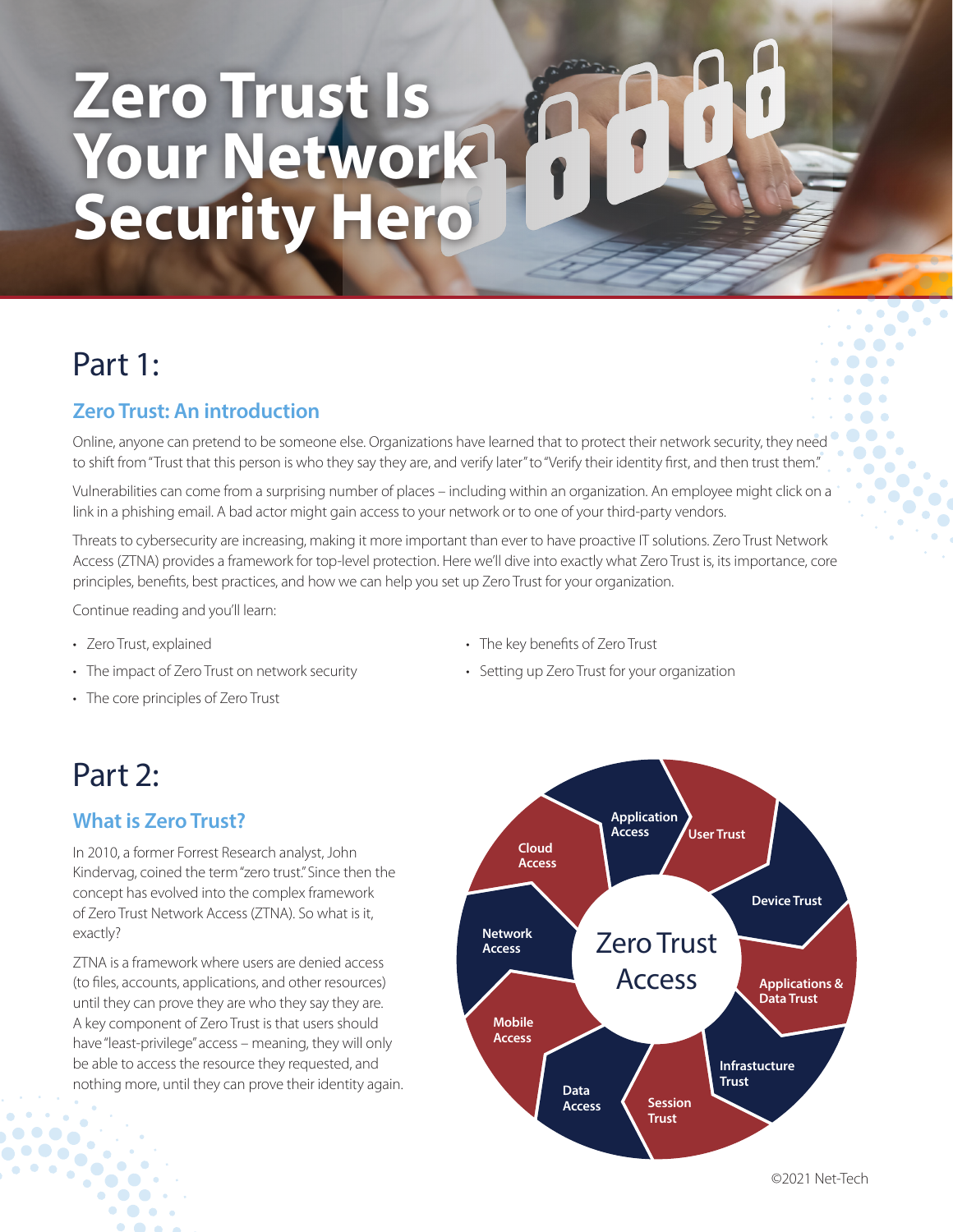# **What is Zero Trust?**

Networks no longer have a traditional edge. They can be located on-premise, but they can also exist in the cloud – or they can be a combination of both. Because resources and employees can be in any location, there need to be stronger safeguards against bad actors.

#### **OLD VS. NEW**

The old approach was that if you're in the organization/ network, you should be trusted. The Zero Trust approach is that you should be continuously checking to make sure users attempting to access resources are who they say they are.

Zero Trust is important because firewall rules and blocking by packet analysis are no longer strong enough security measures. Just because someone connects through your VPN or SWG does not mean that the connection is fully safe and should be trusted.

#### **MORE CONNECTIONS CREATE MORE VULNERABILITIES**

With more devices being added to organizations' networks, there are more opportunities for these devices to be exploited. This vulnerability is compounded by the fact that infrastructure is being expanded to include cloud-based apps and servers. The number of service accounts is also increasing, again, creating more opportunities for bad actors.

More accounts make it more difficult to maintain security. Zero Trust combats this issue by segmenting the network by identity, groups, and function. It controls user access, helping organizations contain breaches and minimize potential damage.

## **The Core Principles of Zero Trust**

Zero Trust takes everything into account, from geographic location to behavior patterns, in determining legitimacy. There are 4 core principles of a Zero Trust framework: access, diversification, monitoring, and strategy.



#### **ACCESS**

No one gets access by default. There are zero trusted sources. Without applying this principle, a framework cannot be considered Zero Trust.



#### **DIVERSIFICATION**

Diversify your preventative techniques. Utilize MFA, least-privilege access, and microsegmentation (dividing access by identity, groups, and users, which limits the spread of a breach).



#### **MONITORING**

Track threats in real time. If there's suspicious activity, it needs to be investigated immediately to see if there's a breach or if a user's access needs to be revoked.



#### **STRATEGY**

Utilize Zero Trust as one part of a comprehensive security strategy. It's essential to still automatically perform updates, monitor and upgrade devices, and establish an incident response plan.

# **The Benefits of Zero Trust for Network Security**

Zero Trust improves network security by identifying risks and adding layers of protection.



#### **IDENTIFY AND REDUCE RISKS**

Zero Trust gathers insights about cloud activity, users, and devices. Automated technology can gather data to track normal behavior patterns, which helps establish a baseline. When activity occurs that strays from the baseline, it's easier to see that this activity could be a threat to the network. Once the risk is identified, it can be addressed.



#### **EXPAND PROTECTION**

Zero Trust improves governance and compliance while maintaining control across a network. It helps identify threats, which are constantly evolving, and stop events before they occur, such as:

- phishing emails
- compromised machines
- stolen passwords
- stolen database credentials
- keyloggers